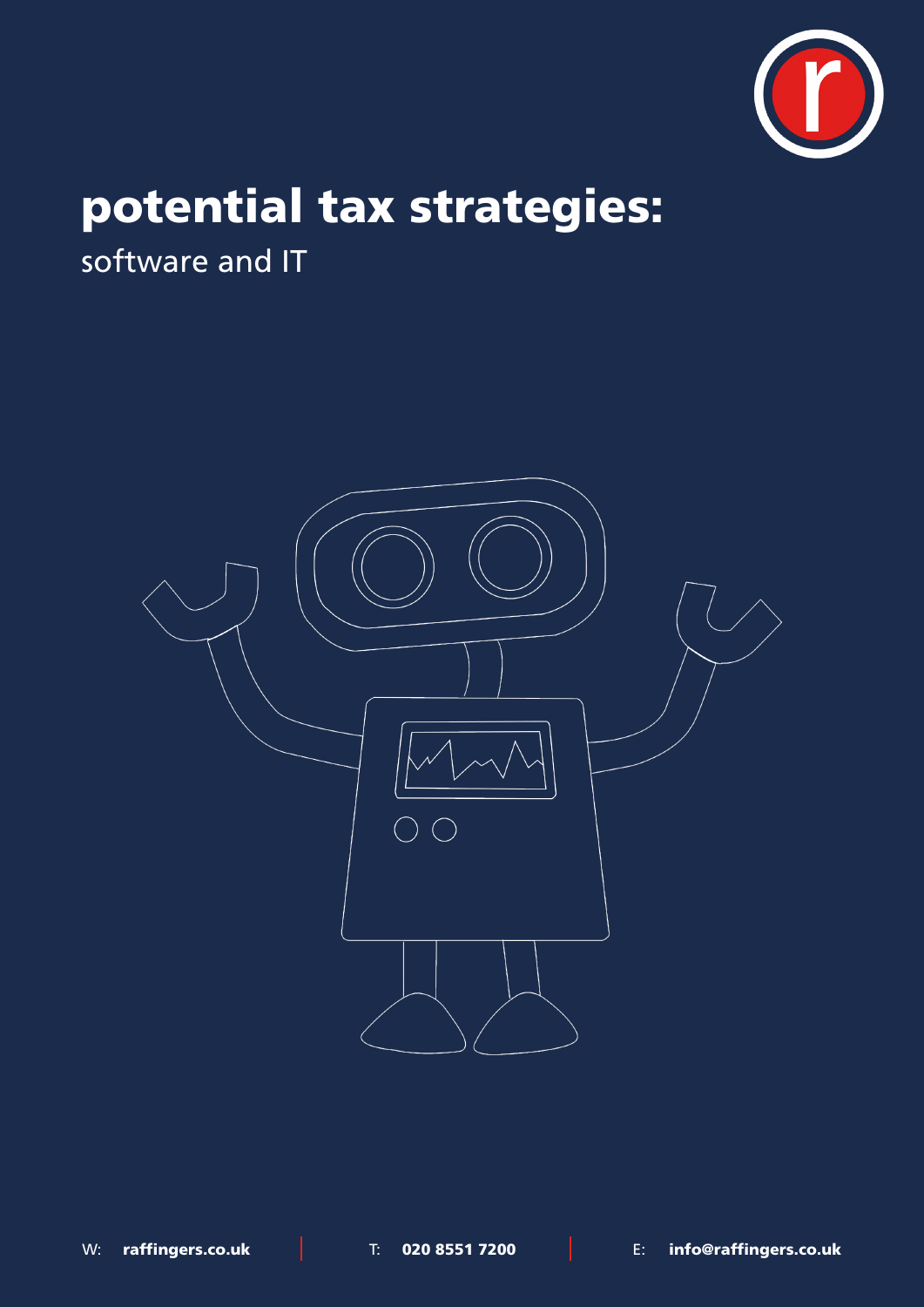

## About This Sector

Companies with technology at the heart of their business, such as software development companies and technology start-ups, often undertake significant technical development on their products or processes. In an industry where technology moves forward at an unprecedented rate, companies in this sector are often faced with a number of technical challenges and complexities when developing their products. Typically, development involving the use of existing technology with minimal improvements or technical challenges, would not qualify for R&D tax relief e.g. simple configurations or straightforward integrations of off-the-shelf products. However, where businesses are creating, utilising, amalgamating or significantly extending technologies in an improved and innovative way, may mean that qualifying R&D is taking place. This creates opportunities for tax reliefs and incentives for the taxpayer.

## Potential R&D Claims

Many companies are conducting qualifying R&D activities for R&D tax relief purposes in this sector on a daily basis, without even realising it. What may seem as typical day-to-day challenges in the office and field may qualify. This may include developing new products, processes or services or duplicating existing products and processes in an appreciably improved way. The development does not have to be blue sky innovation; however, it is necessary for the company to demonstrate some kind of technical uncertainty in the work being undertaken.

#### **Typical qualifying activities within this sector include but are not limited to:**

- Developing completely new technical features and functions which are currently unavailable.
- Utilising technology in a completely new way i.e. using in a new industry/application which is technically challenging to achieve.
- Integrating applications which haven't been previously brought together to create a new system which is technically challenging.
- **Creating new software development tools/** environments to improve the speed of development.
- Using technology to improve efficiency e.g. reducing processing power in a new way.
- Development of a new platform, incorporating a unique combination of technologies and/or methodologies.
- Working with emerging technologies whereby little or no documentation is available.
- Complex and unique integrations of hardware and software.
- Development of a completely new data warehouse system with features far superior to existing warehouse systems.